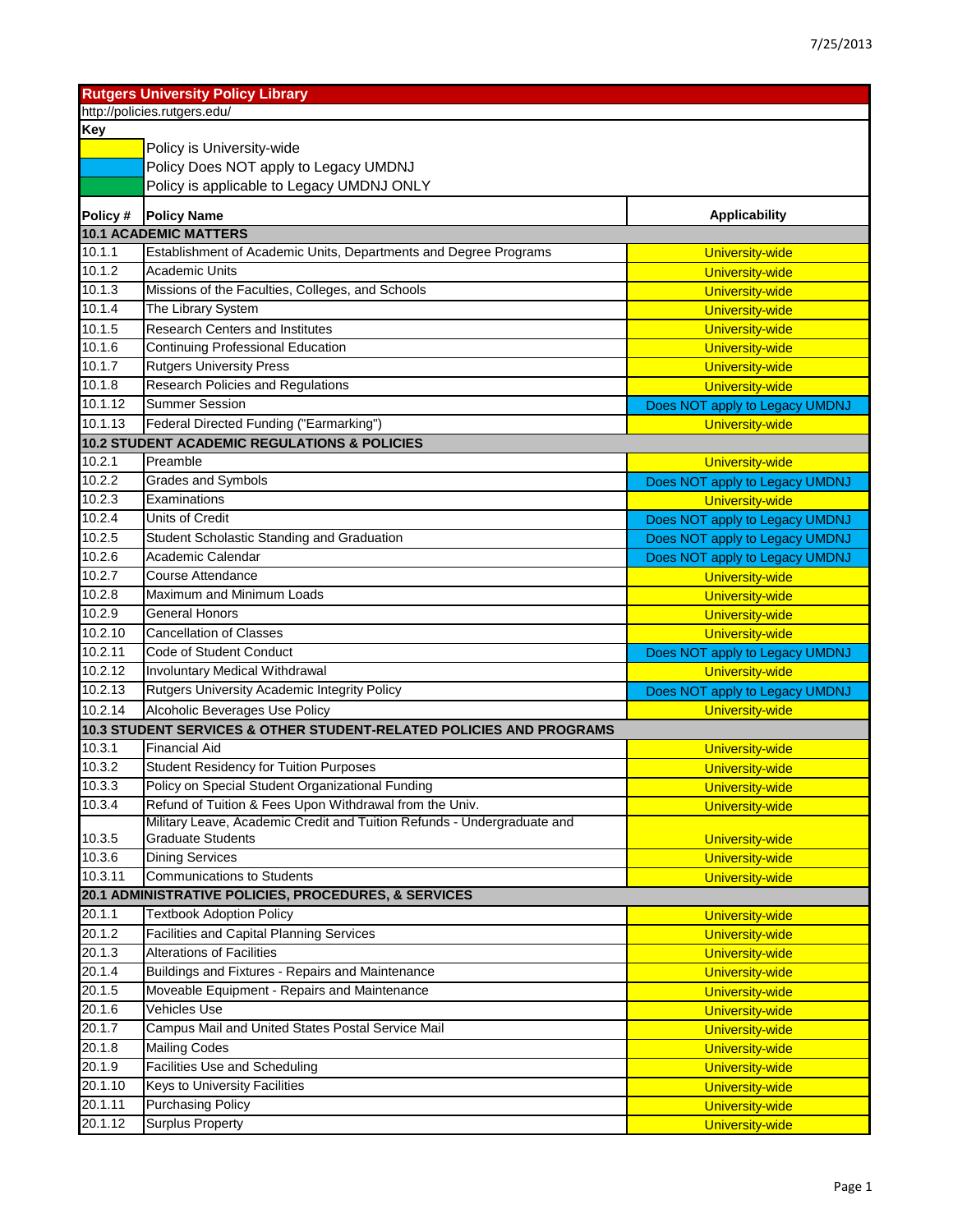|                  | <b>Rutgers University Policy Library</b>                                                                                           |                                                    |
|------------------|------------------------------------------------------------------------------------------------------------------------------------|----------------------------------------------------|
|                  | http://policies.rutgers.edu/                                                                                                       |                                                    |
| Key              |                                                                                                                                    |                                                    |
|                  | Policy is University-wide<br>Policy Does NOT apply to Legacy UMDNJ                                                                 |                                                    |
|                  | Policy is applicable to Legacy UMDNJ ONLY                                                                                          |                                                    |
|                  |                                                                                                                                    |                                                    |
| Policy #         | <b>Policy Name</b>                                                                                                                 | <b>Applicability</b>                               |
|                  | Naming of Facilities & Erecting Plaques, Monuments, Major Markers, and Artwork                                                     |                                                    |
| 20.1.13          | Policy                                                                                                                             | <b>University-wide</b>                             |
| 20.1.14          | Artword and Fine Arts-- Borrowing and Acquisition<br>Charitable Contributions and Expending University Funds Related to Charitable | <b>University-wide</b>                             |
| 20.1.15          | Causes                                                                                                                             | <b>University-wide</b>                             |
|                  | Policy on Notification and Approval of Certain Contracts Awarded without                                                           |                                                    |
| 20.1.16          | Competitive Bids or Proposal                                                                                                       | University-wide                                    |
|                  | Engagement and Payment of Professional Service Provider Policy (Formerly part                                                      |                                                    |
| 20.1.17          | of Section 40.2.5)                                                                                                                 | <b>University-wide</b>                             |
| 20.1.18          | <b>Construction Document Signatory</b>                                                                                             | <b>University-wide</b>                             |
| 20.1.19          | University Properties: Owned and Leased                                                                                            | <b>University-wide</b>                             |
| 20.1.20          | Mail Services & Postage                                                                                                            | <b>Legacy UMDNJ ONLY</b>                           |
|                  | 30.1 ENVIRONMENTAL HEALTH & SAFETY                                                                                                 |                                                    |
| 30.1.1           | Safety Policies and Guidelines                                                                                                     | <b>University-wide</b>                             |
| 30.1.2           | <b>Police Department</b>                                                                                                           | <b>University-wide</b>                             |
| 30.1.3           | <b>Emergency Services</b>                                                                                                          | <b>University-wide</b>                             |
| 30.1.4           | Commitment to Health, Safety, and Environmental Affairs                                                                            | <b>University-wide</b>                             |
| 30.1.5           | Pets at the University                                                                                                             | <b>University-wide</b>                             |
| 30.1.6           | <b>Missing Student Notification</b>                                                                                                | <b>University-wide</b>                             |
| 30.2 PARKING     |                                                                                                                                    |                                                    |
| 30.2.1<br>30.2.2 | Parking and Traffic Regulations                                                                                                    | <b>University-wide</b>                             |
|                  | Parking for Employees in Legacy UMDNJ Positions                                                                                    | <b>Legacy UMDNJ ONLY</b>                           |
| 40.1.1           | 40.1 BUDGET MANAGEMENT - Section 40.1<br><b>Budget Planning and Implementation Procedures</b>                                      | <b>University-wide</b>                             |
| 40.1.2           | <b>Budget Planning and Control</b>                                                                                                 |                                                    |
| 40.1.3           | <b>Budget Control (Legacy UMDNJ)</b>                                                                                               | <b>University-wide</b><br><b>Legacy UMDNJ ONLY</b> |
|                  | <b>40.2 FISCAL MANAGEMENT</b>                                                                                                      |                                                    |
| 40.2.1           | <b>Controller's Office Responsibilities</b>                                                                                        | <b>University-wide</b>                             |
|                  | Fiscal Responsibilities Associated with the Administration                                                                         |                                                    |
| 40.2.3           |                                                                                                                                    |                                                    |
|                  | of University Accounts                                                                                                             | <b>University-wide</b>                             |
| 40.2.4           | <b>Invoice Processing</b>                                                                                                          | <b>University-wide</b>                             |
|                  | Consulting or Other Personal Services, Intellectual Property, Honoraria, and Other                                                 |                                                    |
| 40.2.5           | Miscellaneous Activities - Policies and Procedures for Payment                                                                     | <b>University-wide</b>                             |
| 40.2.6           | <b>Payroll Processing</b>                                                                                                          | <b>University-wide</b>                             |
| 40.2.7           | Petty Cash Funds                                                                                                                   | <b>University-wide</b>                             |
|                  |                                                                                                                                    |                                                    |
| 40.2.8           | Cash Handling - Policy and Procedures for Receipt, Deposit, and Security of Cash                                                   | University-wide                                    |
| 40.2.9           | <b>State Accounts</b>                                                                                                              | <b>University-wide</b>                             |
| 40.2.10          | Equipment Inventory and Property Management                                                                                        | <b>University-wide</b>                             |
| 40.2.11          | <b>Grant and Contract Accounting</b>                                                                                               | <b>University-wide</b>                             |
| 40.2.12          | Gratuities, Guests, Gifts, and Use of University Resources                                                                         | <b>University-wide</b>                             |
| 40.2.13          | Donor Gift Policy                                                                                                                  | <b>University-wide</b>                             |
| 40.2.14          | <b>Investment Policy</b>                                                                                                           | <b>University-wide</b>                             |
| 40.2.15          | Payment Card Acceptance Policy<br><b>Banking Relationships Policy</b>                                                              | <b>University-wide</b>                             |
| 40.2.16          |                                                                                                                                    | <b>University-wide</b>                             |
| 40.2.18          | <b>Entertainment and Receptions</b>                                                                                                | <b>University-wide</b>                             |
| 40.2.19          | Investment Policy for the Short Term Investments<br><b>40.3 RISK MANAGEMENT &amp; INSURANCE</b>                                    | <b>University-wide</b>                             |
| 40.3.1           | Risk Management and Insurance Policies                                                                                             | <b>University-wide</b>                             |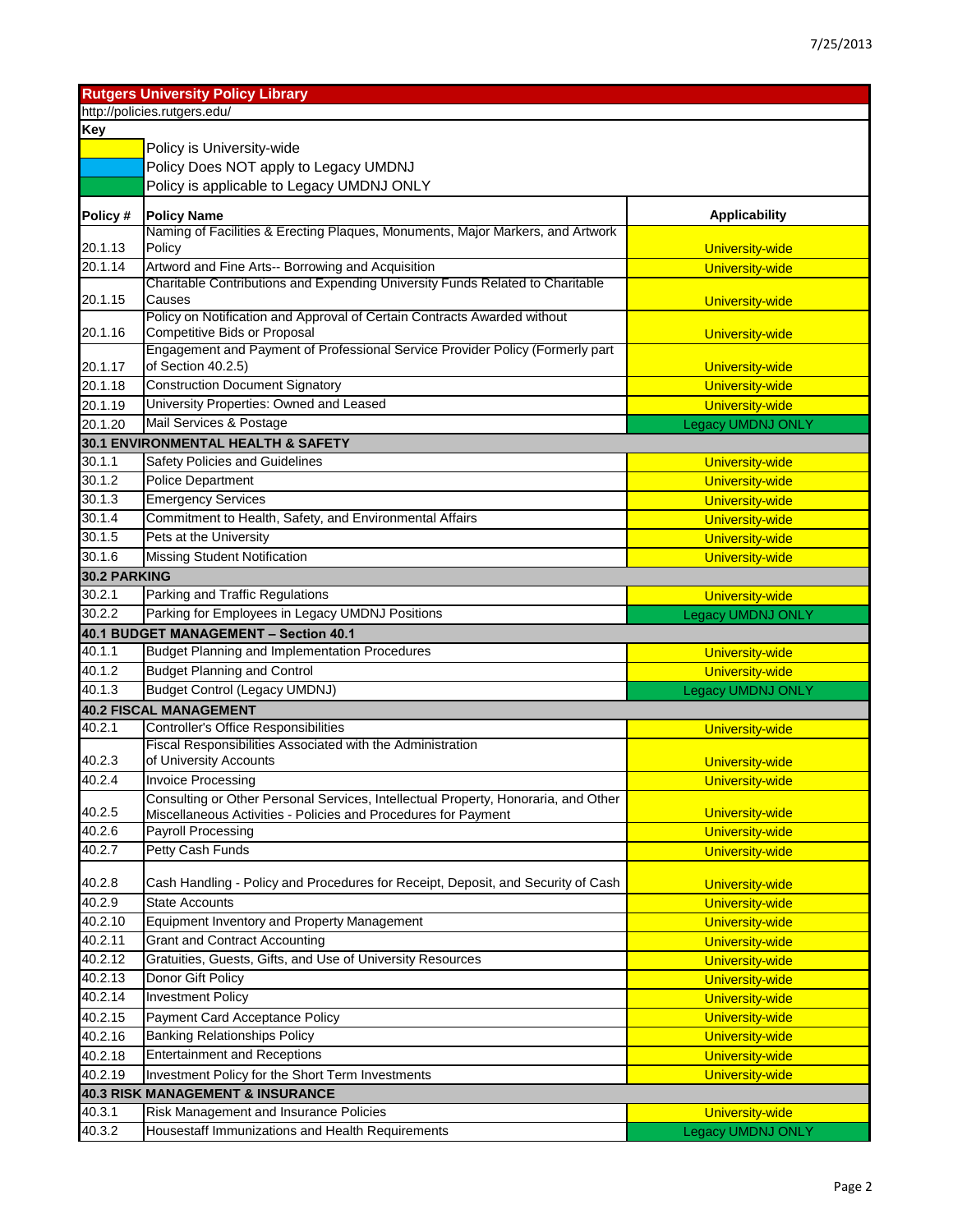|                     | <b>Rutgers University Policy Library</b>                                               |                                |
|---------------------|----------------------------------------------------------------------------------------|--------------------------------|
|                     | http://policies.rutgers.edu/                                                           |                                |
| <b>Key</b>          |                                                                                        |                                |
|                     | Policy is University-wide                                                              |                                |
|                     | Policy Does NOT apply to Legacy UMDNJ                                                  |                                |
|                     | Policy is applicable to Legacy UMDNJ ONLY                                              |                                |
| Policy #            | <b>Policy Name</b>                                                                     | <b>Applicability</b>           |
| $40.\overline{3.3}$ | <b>Tuberculosis Surveillance</b>                                                       | Legacy UMDNJ ONLY              |
| 40.3.4              | Use of Occupational Medicine Services                                                  | <b>Legacy UMDNJ ONLY</b>       |
| 40.3.5              | HIV, HBV, HCV                                                                          | <b>Legacy UMDNJ ONLY</b>       |
| 40.3.7              | <b>Bloodborne Pathogens</b>                                                            | <b>Legacy UMDNJ ONLY</b>       |
| 40.3.8              | Management of Occupational/Educational Exposures to HIV, HBV, and HCV                  | <b>Legacy UMDNJ ONLY</b>       |
|                     | 40.4 TRAVEL AND BUSINESS MEAL EXPENSE POLICIES & PROCEDURES                            |                                |
| 40.4.1              | Travel, Travel Incidentals, and Meal Expense Policy                                    | <b>University-wide</b>         |
| 40.4.2              | Rutgers University Faculty and Staff International Travel Policy                       | <b>University-wide</b>         |
|                     | <b>40.5 INTERNAL AUDIT</b>                                                             |                                |
| 40.5.1              | University Policy on Internal Control                                                  | <b>University-wide</b>         |
|                     | 50.1 ADMINISTRATIVE GOVERNANCE                                                         |                                |
| 50.1.1              | Authority                                                                              | <b>University-wide</b>         |
| 50.1.2              | Amendments                                                                             | <b>University-wide</b>         |
| 50.1.3              | <b>University Officers</b>                                                             | <b>University-wide</b>         |
| 50.1.4              | University Seal - Use of                                                               | <b>University-wide</b>         |
| 50.1.5              | <b>Campus Officers</b>                                                                 | <b>University-wide</b>         |
| 50.1.6              | <b>Academic Unit Officers</b>                                                          | <b>University-wide</b>         |
| 50.1.7              | Department and Program Officers                                                        | <b>University-wide</b>         |
| 50.1.9              | Legislative Bodies - Organization                                                      | <b>University-wide</b>         |
| 50.1.10             | Legislative Bodies - Duties and Powers                                                 | <b>University-wide</b>         |
|                     | Conflicts of Interest Policy for Members of the Boards of Governors and Trustees       |                                |
| 50.1.12             | and University Officers                                                                | <b>University-wide</b>         |
| 50.1.13             | Formulation and Issuance of University Policies                                        | <b>University-wide</b>         |
| 50.1.14             | Governance of Intercollegiate Athletics                                                | <b>University-wide</b>         |
|                     | 50.2 UNIVERSITY SENATE                                                                 |                                |
| 50.2.1              | University Senate - Membership and Organization                                        | <b>University-wide</b>         |
| 50.2.2              | University Senate - Duties and Powers                                                  | <b>University-wide</b>         |
| 50.2.3              | University Senate - Procedures                                                         | <b>University-wide</b>         |
|                     | <b>50.3 LEGAL MATTERS</b>                                                              |                                |
| 50.3.1              | <b>Patent Policy</b>                                                                   | Does NOT apply to Legacy UMDNJ |
| 50.3.2              | Service of Legal Process                                                               | <b>University-wide</b>         |
| 50.3.3              | University Indemnification Policy                                                      | <b>University-wide</b>         |
| 50.3.4              | Electoral Political Activities and the Use of University Resources                     | <b>University-wide</b>         |
| 50.3.5              | Disruptions - Administrative Procedure for Responding                                  | <b>University-wide</b>         |
| 50.3.6              | Licensing and Royalties of Campus Music Performances                                   | <b>University-wide</b>         |
| 50.3.7              | <b>Copyright Policy</b>                                                                | Does NOT apply to Legacy UMDNJ |
| 50.3.9              | Safeguarding Personal Information; Identity Theft Compliance Policy                    | <b>University-wide</b>         |
| 50.3.10             | Records Management                                                                     | <b>University-wide</b>         |
| 50.3.11             | Gramm-Leach-Bliley Act (GLBA) Information Security Policy                              | <b>University-wide</b>         |
| 50.3.12             | Red Flag Detection and Reporting Policy                                                | <b>University-wide</b>         |
| 50.3.13             | <b>Signatory Authority Policy</b>                                                      | <b>University-wide</b>         |
| 50.3.14             | Legacy UMDNJ policies associated with Intellectual Property: Patents                   | <b>Legacy UMDNJ ONLY</b>       |
| 50.3.15             | Legacy UMDNJ policies associated with Intellectual Property: Copyrights &<br>Royalties | <b>Legacy UMDNJ ONLY</b>       |
|                     | Legacy UMDNJ policies associated with Intellectual Property: Educational Use of        |                                |
| 50.3.16             | <b>Copyrighted Works</b>                                                               | <b>Legacy UMDNJ ONLY</b>       |
|                     | <b>50.4 GOVERNMENT RELATIONS</b>                                                       |                                |
| 50.4.1              | Lobbying and Advocacy Policy                                                           | <b>University-wide</b>         |
|                     |                                                                                        |                                |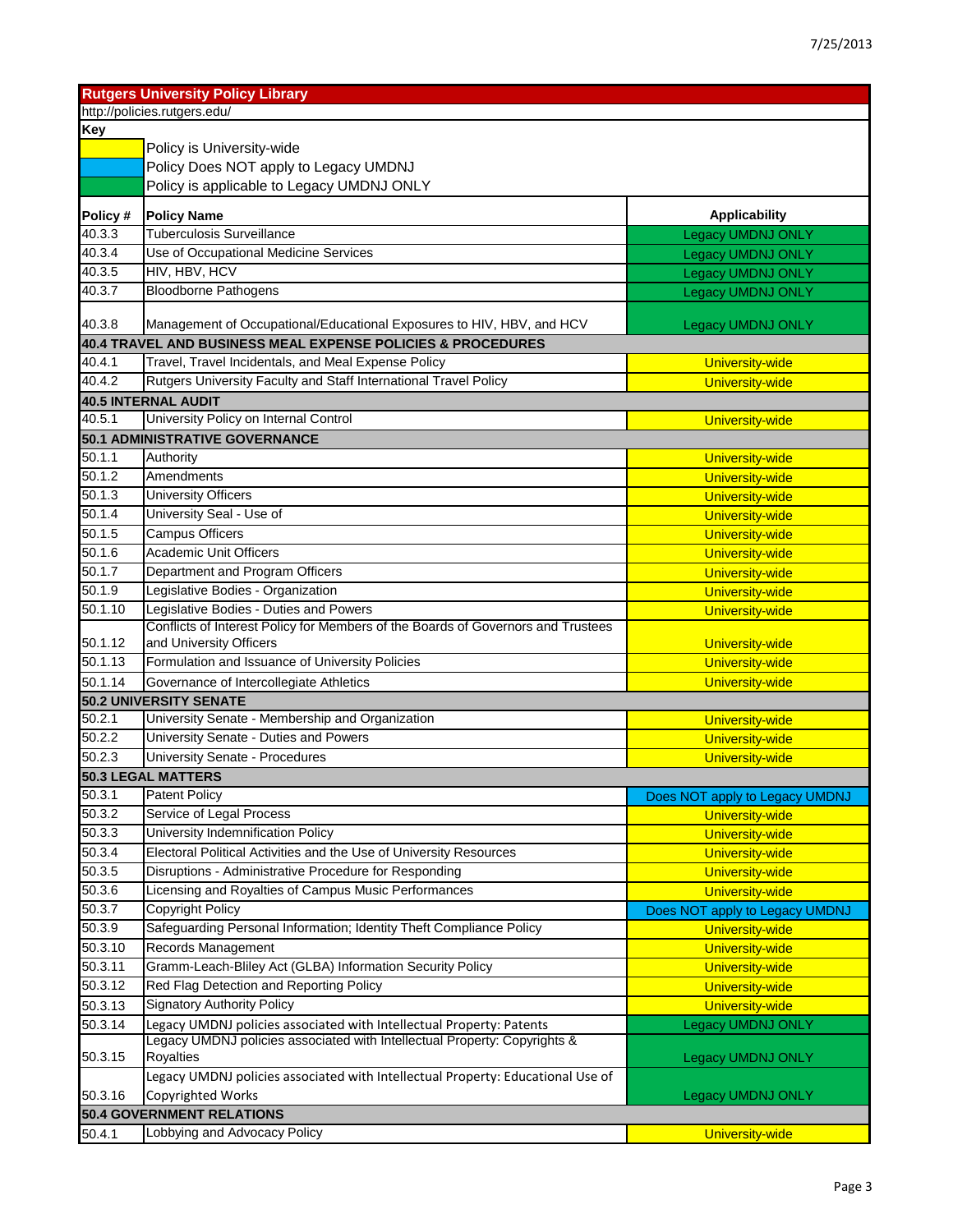|          | <b>Rutgers University Policy Library</b>                                                                   |                                |
|----------|------------------------------------------------------------------------------------------------------------|--------------------------------|
|          | http://policies.rutgers.edu/                                                                               |                                |
| Key      |                                                                                                            |                                |
|          | Policy is University-wide                                                                                  |                                |
|          | Policy Does NOT apply to Legacy UMDNJ                                                                      |                                |
|          | Policy is applicable to Legacy UMDNJ ONLY                                                                  |                                |
|          |                                                                                                            |                                |
| Policy # | <b>Policy Name</b>                                                                                         | <b>Applicability</b>           |
|          | 60.1 UNIVERSITYWIDE HR POLICIES & PROCEDURES                                                               |                                |
| 60.1.1   | <b>Employment of Relatives</b>                                                                             | <b>University-wide</b>         |
| 60.1.2   | <b>Employment of Foreign Nationals</b>                                                                     | <b>University-wide</b>         |
|          | Notification Procedure Upon the Death of an Active or Retired University                                   |                                |
| 60.1.3   | Employee                                                                                                   | <b>University-wide</b>         |
| 60.1.4   | Flags at Half-Staff                                                                                        | <b>University-wide</b>         |
| 60.1.6   | <b>Employee Relocation</b>                                                                                 | <b>University-wide</b>         |
| 60.1.7   | Personal Use of University Telephones<br>Equal Employment Opportunity and Affirmative Action               | <b>University-wide</b>         |
| 60.1.8   | Póliza de la Igualdad de Oportunidades de Empleo y Acción Afirmativa                                       | <b>University-wide</b>         |
| 60.1.9   | <b>Commercial and Charitable Solicitations</b>                                                             | <b>University-wide</b>         |
|          | <b>Smoking Policy</b>                                                                                      |                                |
| 60.1.10  | Póliza de Fumar                                                                                            | <b>University-wide</b>         |
| 60.1.11  | Alcohol and Other Drugs Policy (for employees)                                                             | <b>University-wide</b>         |
|          | <b>Policy Prohibiting Discrimination and Harassment</b>                                                    |                                |
| 60.1.12  | Póliza Para Prohibit las Discriminación y el Acoso                                                         | <b>University-wide</b>         |
|          | <b>Workplace Violence Policy</b>                                                                           |                                |
| 60.1.13  | Póliza de Violencia en el Trabajo                                                                          | <b>University-wide</b>         |
| 60.1.14  | <b>Employment of Current and Former Public Officials</b>                                                   | <b>University-wide</b>         |
|          | Policy on Approval of Certain Employment Contracts and the Setting of Certain                              |                                |
| 60.1.15  | <b>Salaries</b>                                                                                            | <b>University-wide</b>         |
| 60.1.16  | <b>Conscientious Employee Protection Policy</b>                                                            | <b>University-wide</b>         |
| 60.1.17  | Retirement, Retention, Insurance, and Health Benefits                                                      | <b>University-wide</b>         |
| 60.1.18  | Title IX Policy for Employees<br>Credited Leave Carryover for Staff Employees Transferring Between Rutgers | <b>University-wide</b>         |
|          | Schools/Units and Transitions from State, County and local Agencies to Rutgers                             |                                |
| 60.1.20  | University                                                                                                 | <b>University-wide</b>         |
| 60.1.21  | Military Leave-- Staff                                                                                     | <b>University-wide</b>         |
| 60.1.22  | Library Facilities - Use of                                                                                | <b>University-wide</b>         |
| 60.1.23  | Jury Duty                                                                                                  | <b>University-wide</b>         |
| 60.1.24  | Primary Employment and Additional Assignments                                                              | <b>University-wide</b>         |
| 60.1.25  | <b>Athletic Privileges</b>                                                                                 | <b>University-wide</b>         |
| 60.1.26  | <b>Recreational Privileges</b>                                                                             | <b>University-wide</b>         |
| 60.1.27  | Day Care Facilities                                                                                        | <b>University-wide</b>         |
|          | 60.2 BENEFITS AVAILABLE TO UNIVERSITY EMPLOYEES                                                            |                                |
| 60.2.1   | <b>Educational Benefits</b>                                                                                | Does NOT apply to Legacy UMDNJ |
|          | <b>60.3 NON-ACADEMIC EMPLOYEES</b>                                                                         |                                |
|          |                                                                                                            |                                |
| 60.3.1   | Special Grievance Procedure for Specific University University Staff Employees                             | Does NOT apply to Legacy UMDNJ |
| 60.3.2   | Outside Work for Non-Academic Employees                                                                    | Does NOT apply to Legacy UMDNJ |
| 60.3.3   | <b>Administrative Leave</b>                                                                                | Does NOT apply to Legacy UMDNJ |
| 60.3.4   | Bereavement Leave                                                                                          | Does NOT apply to Legacy UMDNJ |
| 60.3.5   | Sick Time and Sick Leave                                                                                   | Does NOT apply to Legacy UMDNJ |
| 60.3.6   | Leave of Absence for Personal Reasons                                                                      | Does NOT apply to Legacy UMDNJ |
| 60.3.7   | Medical Leave of Absence Without Salary                                                                    | Does NOT apply to Legacy UMDNJ |
| 60.3.8   | <b>Family Leave</b>                                                                                        | Does NOT apply to Legacy UMDNJ |
| 60.3.9   | <b>Pregnancy Policy for Staff Employees</b>                                                                | Does NOT apply to Legacy UMDNJ |
|          | Vacation for Staff Members (excludes FOP Units and IAFF) (See 60.3.20 for other                            |                                |
| 60.3.10  | staff)                                                                                                     | Does NOT apply to Legacy UMDNJ |
| 60.3.11  | Holidays                                                                                                   | Does NOT apply to Legacy UMDNJ |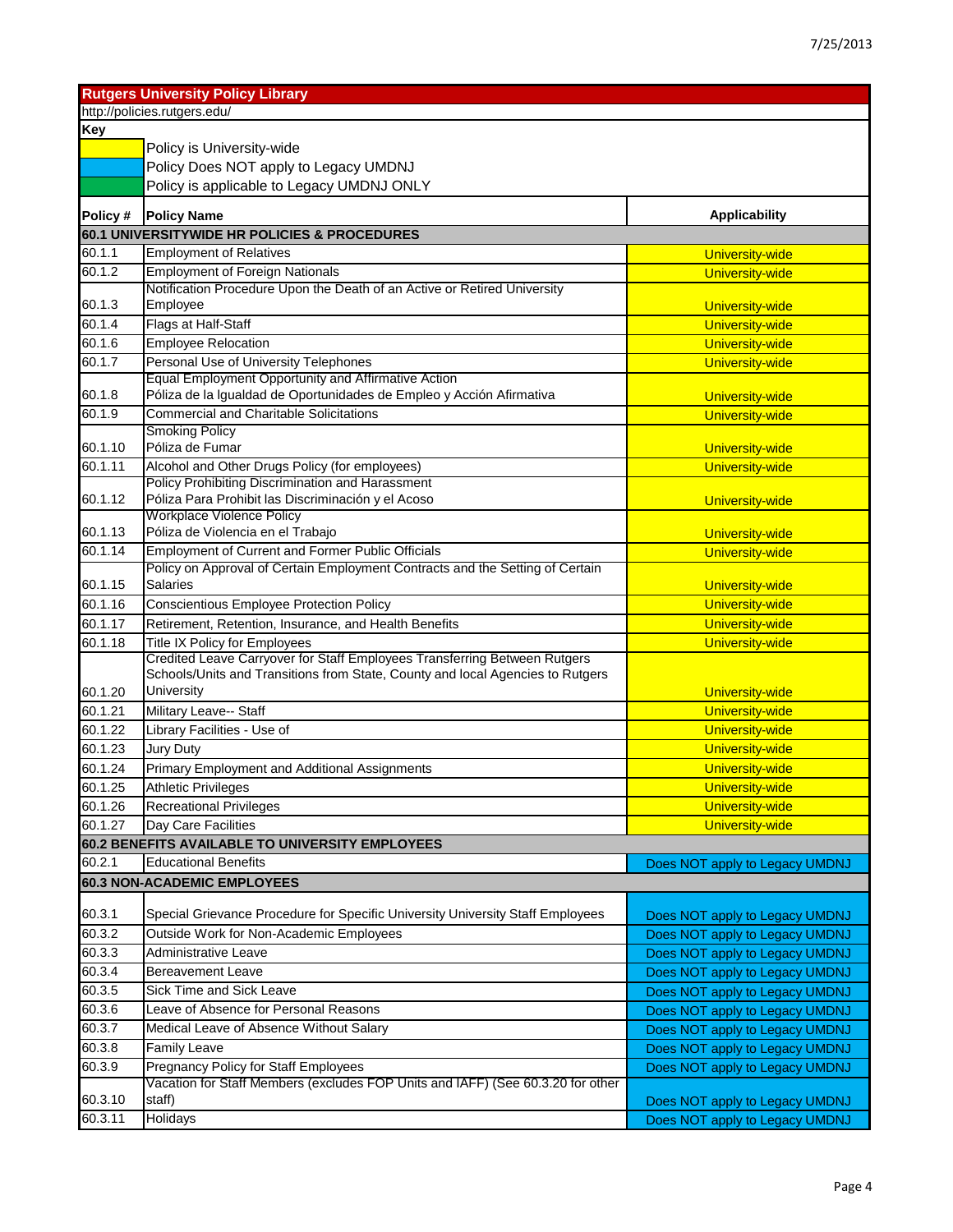| <b>Rutgers University Policy Library</b> |                                                                                                                                                     |                                                                  |
|------------------------------------------|-----------------------------------------------------------------------------------------------------------------------------------------------------|------------------------------------------------------------------|
|                                          | http://policies.rutgers.edu/                                                                                                                        |                                                                  |
| Key                                      |                                                                                                                                                     |                                                                  |
|                                          | Policy is University-wide                                                                                                                           |                                                                  |
|                                          | Policy Does NOT apply to Legacy UMDNJ                                                                                                               |                                                                  |
|                                          | Policy is applicable to Legacy UMDNJ ONLY                                                                                                           |                                                                  |
| Policy #                                 | <b>Policy Name</b>                                                                                                                                  | <b>Applicability</b>                                             |
| 60.3.14                                  | Overtime and Alternative Work Arrangements for Regularly Appointed Staff                                                                            | Does NOT apply to Legacy UMDNJ                                   |
|                                          |                                                                                                                                                     |                                                                  |
| 60.3.15                                  | Additional Compensation for Full-time Staff Members with "No Limit" (NL) Titles                                                                     | Does NOT apply to Legacy UMDNJ                                   |
| 60.3.16                                  | Attendance During Adverse Weather Conditions                                                                                                        | Does NOT apply to Legacy UMDNJ                                   |
| 60.3.17                                  | Unused Sick Time - Policy on Administrative of Payments to University Staff<br>Retirees                                                             |                                                                  |
| 60.3.19                                  | <b>University Closings</b>                                                                                                                          | Does NOT apply to Legacy UMDNJ<br>Does NOT apply to Legacy UMDNJ |
| 60.3.20                                  | Vacation for Staff in FOP Units & IAFF (see 60.3.10 for other staff)                                                                                | Does NOT apply to Legacy UMDNJ                                   |
| 60.3.21                                  | Class 3 and Class 4 Employment                                                                                                                      | Does NOT apply to Legacy UMDNJ                                   |
|                                          |                                                                                                                                                     |                                                                  |
| 60.3.22                                  | Alternative Work Arrangements and Telecommuting for Regularly Appointed Staff                                                                       | Does NOT apply to Legacy UMDNJ                                   |
|                                          | 60.4 MANAGERIAL, PROFESSIONAL, SUPERVISORY, CONFIDENTIAL AND ADMINISTRATIVE STAFF                                                                   |                                                                  |
| 60.4.2                                   | Code of Ethics for Administrative and Professional Staff Members                                                                                    | Does NOT apply to Legacy UMDNJ                                   |
|                                          | Employment Protection and Job Security for Managerial, Professional,                                                                                |                                                                  |
| 60.4.3                                   | Supervisory, and Confidential (MPSC) and Other Nonaligned Employees<br>Problem Solving Procedure for Managerial, Professional, and Supervisory, and | Does NOT apply to Legacy UMDNJ                                   |
| 60.4.4                                   | Confidential (MPSC) Personnel                                                                                                                       | Does NOT apply to Legacy UMDNJ                                   |
|                                          | Evaluation and Classification of Managerial, Professional, Supervisory, and                                                                         |                                                                  |
| 60.4.5                                   | Confidential (MPSC) Staff Positions                                                                                                                 | Does NOT apply to Legacy UMDNJ                                   |
| 60.4.6                                   | Administrative and Managerial, Professional, Supervisory, and Confidential<br>(MPSC) Vacancies                                                      | Does NOT apply to Legacy UMDNJ                                   |
|                                          | Acting Appointment - Administrative and Managerial, Professional, Supervisory,                                                                      |                                                                  |
| 60.4.7                                   | Confidential (MPSC) Staff                                                                                                                           | Does NOT apply to Legacy UMDNJ                                   |
| 60.4.8                                   | Probationary Period - Managerials, Professional, Supervisory, and Confidential<br>(MPSC) Staff                                                      | Does NOT apply to Legacy UMDNJ                                   |
| 60.4.9                                   | Performance Appraisal of Managerial, Professional, Supervisory, and Confidential<br><b>Clerical Personnel</b>                                       | Does NOT apply to Legacy UMDNJ                                   |
|                                          | Salary Adjustments - Managerial, Professional, Supervisory, and Confidential                                                                        |                                                                  |
| 60.4.10                                  | (MPSC) Personnel                                                                                                                                    | Does NOT apply to Legacy UMDNJ                                   |
| 60.5 FACULTY                             |                                                                                                                                                     |                                                                  |
| 60.5.1                                   | Academic Freedom (includes Statement on Professional Ethics)<br>Academic Titles and Rank Equivalencies for Tenured, Tenure - Track and Non-         | <b>University-wide</b>                                           |
| 60.5.2                                   | Tenure-Track Faculty                                                                                                                                | <b>University-wide</b>                                           |
| 60.5.3                                   | <b>Other Academic Titles</b>                                                                                                                        | <b>University-wide</b>                                           |
| 60.5.4                                   | Faculty Appointment Procedures and Faculty Responsibilities                                                                                         | <b>University-wide</b>                                           |
| 60.5.5                                   | <b>Faculty Personnel Actions--Procedures</b>                                                                                                        | <b>University-wide</b>                                           |
| 60.5.6                                   | Required Reviews of Tenured and Tenure-Track Faculty                                                                                                | <b>University-wide</b>                                           |
|                                          | Conflicts of Interest - Faculty Professional Activities Outside the University                                                                      |                                                                  |
| 60.5.8                                   | Outside Employment for Academic Personnel                                                                                                           | <b>University-wide</b>                                           |
| 60.5.9                                   | Faculty or Staff Involvement with Commercial Enterprise - Contracts with the<br>University.                                                         | <b>University-wide</b>                                           |
| 60.5.10                                  | <b>Faculty Term Appointments</b>                                                                                                                    | <b>University-wide</b>                                           |
| 60.5.11                                  | Faculty Appointments to the Senior Ranks                                                                                                            | <b>University-wide</b>                                           |
|                                          | Notice Requirements for Faculty Holding Appointments of One Year or More With                                                                       |                                                                  |
| 60.5.12                                  | Limitation of Term                                                                                                                                  | <b>University-wide</b>                                           |
| 60.5.13                                  | Academic Tenure                                                                                                                                     | <b>University-wide</b>                                           |
| 60.5.14                                  | Criteria for Academic Appointments, Reappointments and Promotions                                                                                   | <b>University-wide</b>                                           |
|                                          | Application of Criteria for Academic Appointments, Reappointments and                                                                               |                                                                  |
| 60.5.15                                  | Promotions                                                                                                                                          | <b>University-wide</b>                                           |
| 60.5.16                                  | Promotion to Associate Professor or Equivalent Ranks                                                                                                | <b>University-wide</b>                                           |
| 60.5.17                                  | Promotion to Professor, Professor II, or Equivalent Ranks                                                                                           | <b>University-wide</b>                                           |
| 60.5.19                                  | Retirement of Certain Academic Administrators                                                                                                       | <b>University-wide</b>                                           |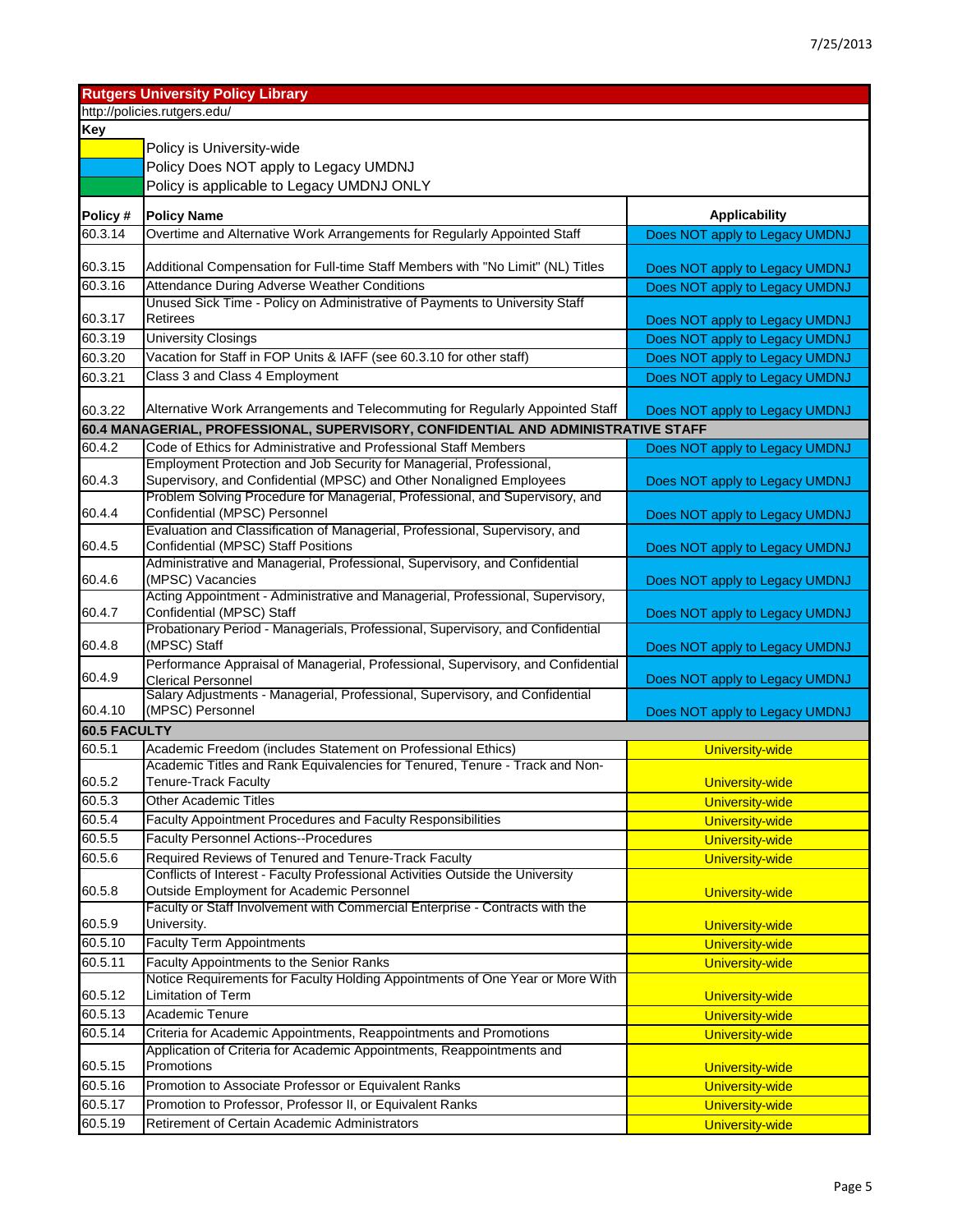|          | <b>Rutgers University Policy Library</b>                                                                |                          |
|----------|---------------------------------------------------------------------------------------------------------|--------------------------|
|          | http://policies.rutgers.edu/                                                                            |                          |
| Key      |                                                                                                         |                          |
|          | Policy is University-wide                                                                               |                          |
|          | Policy Does NOT apply to Legacy UMDNJ                                                                   |                          |
|          | Policy is applicable to Legacy UMDNJ ONLY                                                               |                          |
| Policy # | <b>Policy Name</b>                                                                                      | <b>Applicability</b>     |
|          | <b>60.9 LEGACY UMDNJ HR POLICIES</b>                                                                    |                          |
| 60.9.1   | Employee Assistance Program                                                                             | <b>Legacy UMDNJ ONLY</b> |
| 60.9.2   | <b>Voluntary Furloughs</b>                                                                              | <b>Legacy UMDNJ ONLY</b> |
| 60.9.3   | Governance of University Volunteer Use/Volunteer Processing                                             | <b>Legacy UMDNJ ONLY</b> |
| 60.9.4   | Non-Standard Work Schedule                                                                              | <b>Legacy UMDNJ ONLY</b> |
| 60.9.6   | Use of Personally-Owned Mobile Communication Devices/Recording Devices on<br><b>University Premises</b> | <b>Legacy UMDNJ ONLY</b> |
| 60.9.7   | <b>Administrative Leave</b>                                                                             | <b>Legacy UMDNJ ONLY</b> |
| 60.9.8   | <b>Recruitment Advertising</b>                                                                          | <b>Legacy UMDNJ ONLY</b> |
| 60.9.9   | Meal Periods & Breaks (formerly Meal Time)                                                              | <b>Legacy UMDNJ ONLY</b> |
| 60.9.10  | <b>Attendance Control</b>                                                                               | <b>Legacy UMDNJ ONLY</b> |
| 60.9.12  | Holidays                                                                                                | <b>Legacy UMDNJ ONLY</b> |
| 60.9.13  | Mandatory Overtime                                                                                      | <b>Legacy UMDNJ ONLY</b> |
| 60.9.14  | Payment of Retroactivity                                                                                | <b>Legacy UMDNJ ONLY</b> |
| 60.9.15  | Job Bidding and Promotion                                                                               | <b>Legacy UMDNJ ONLY</b> |
| 60.9.16  | <b>Shift Differential</b>                                                                               | <b>Legacy UMDNJ ONLY</b> |
| 60.9.17  | Visitation                                                                                              | <b>Legacy UMDNJ ONLY</b> |
| 60.9.18  | Use of Temporary Personnel - Contracted Agency and University Payroll                                   | <b>Legacy UMDNJ ONLY</b> |
| 60.9.19  | <b>Vacating Premises</b>                                                                                | <b>Legacy UMDNJ ONLY</b> |
| 60.9.20  | Medical/FMLA Leave of Absence/NJ Paid Family Leave                                                      | <b>Legacy UMDNJ ONLY</b> |
| 60.9.21  | <b>Outside Employment</b>                                                                               | <b>Legacy UMDNJ ONLY</b> |
| 60.9.22  | Death in the Immediate Family                                                                           | <b>Legacy UMDNJ ONLY</b> |
| 60.9.23  | <b>Employment Status</b>                                                                                | Legacy UMDNJ ONLY        |
| 60.9.24  | <b>Employment Agencies/Search Firms</b>                                                                 | <b>Legacy UMDNJ ONLY</b> |
| 60.9.25  | Individual Retirement Account (IRA)                                                                     | <b>Legacy UMDNJ ONLY</b> |
| 60.9.26  | Job Actions                                                                                             | <b>Legacy UMDNJ ONLY</b> |
| 60.9.27  | Payroll Work Week Hours                                                                                 | <b>Legacy UMDNJ ONLY</b> |
| 60.9.28  | <b>Performance Evaluations</b>                                                                          | <b>Legacy UMDNJ ONLY</b> |
| 60.9.29  | Layoff Staff                                                                                            | <b>Legacy UMDNJ ONLY</b> |
| 60.9.30  | Leave of absence for personal, academic and military                                                    | <b>Legacy UMDNJ ONLY</b> |
| 60.9.31  | Unpaid Interns and Non-affiliated Internship Programs at UMDNJ                                          | <b>Legacy UMDNJ ONLY</b> |
| 60.9.32  | Background Checks for Candidates for Staff Positions                                                    | <b>Legacy UMDNJ ONLY</b> |
| 60.9.33  | Exempt and Non-Exempt Position Classification                                                           | <b>Legacy UMDNJ ONLY</b> |
| 60.9.34  | Introductory Period for Confidential Staff                                                              | <b>Legacy UMDNJ ONLY</b> |
| 60.9.35  | Acting Appointments and Interim Appointments                                                            | <b>Legacy UMDNJ ONLY</b> |
| 60.9.36  | Overtime Hours and Hours Worked on UMDNJ's Designated Holidays - Non-<br><b>Exempt Staff Employees</b>  | <b>Legacy UMDNJ ONLY</b> |
| 60.9.37  | Licensures, Registrations and Certifications                                                            | <b>Legacy UMDNJ ONLY</b> |
| 60.9.38  | Sick Time                                                                                               | <b>Legacy UMDNJ ONLY</b> |
| 60.9.39  | Position Classification System                                                                          | <b>Legacy UMDNJ ONLY</b> |
| 60.9.40  | <b>Recruitment and Selection Process</b>                                                                | <b>Legacy UMDNJ ONLY</b> |
| 60.9.41  | Staff Leave Donation                                                                                    | <b>Legacy UMDNJ ONLY</b> |
| 60.9.42  | <b>Unused Sick Leave at Retirement</b>                                                                  | <b>Legacy UMDNJ ONLY</b> |
| 60.9.43  | Vacation                                                                                                | <b>Legacy UMDNJ ONLY</b> |
| 60.9.44  | Merit and General Increases                                                                             | <b>Legacy UMDNJ ONLY</b> |
| 60.9.45  | Sanctions for Late Appraisals                                                                           | <b>Legacy UMDNJ ONLY</b> |
| 60.9.46  | <b>Tuition Assistance Program</b>                                                                       | <b>Legacy UMDNJ ONLY</b> |
| 60.9.48  | Overtime and Holiday Pay for Non-Exempt and Temporary Staff Employee                                    | <b>Legacy UMDNJ ONLY</b> |
| 60.9.49  | Separation from Employment                                                                              | <b>Legacy UMDNJ ONLY</b> |
|          |                                                                                                         |                          |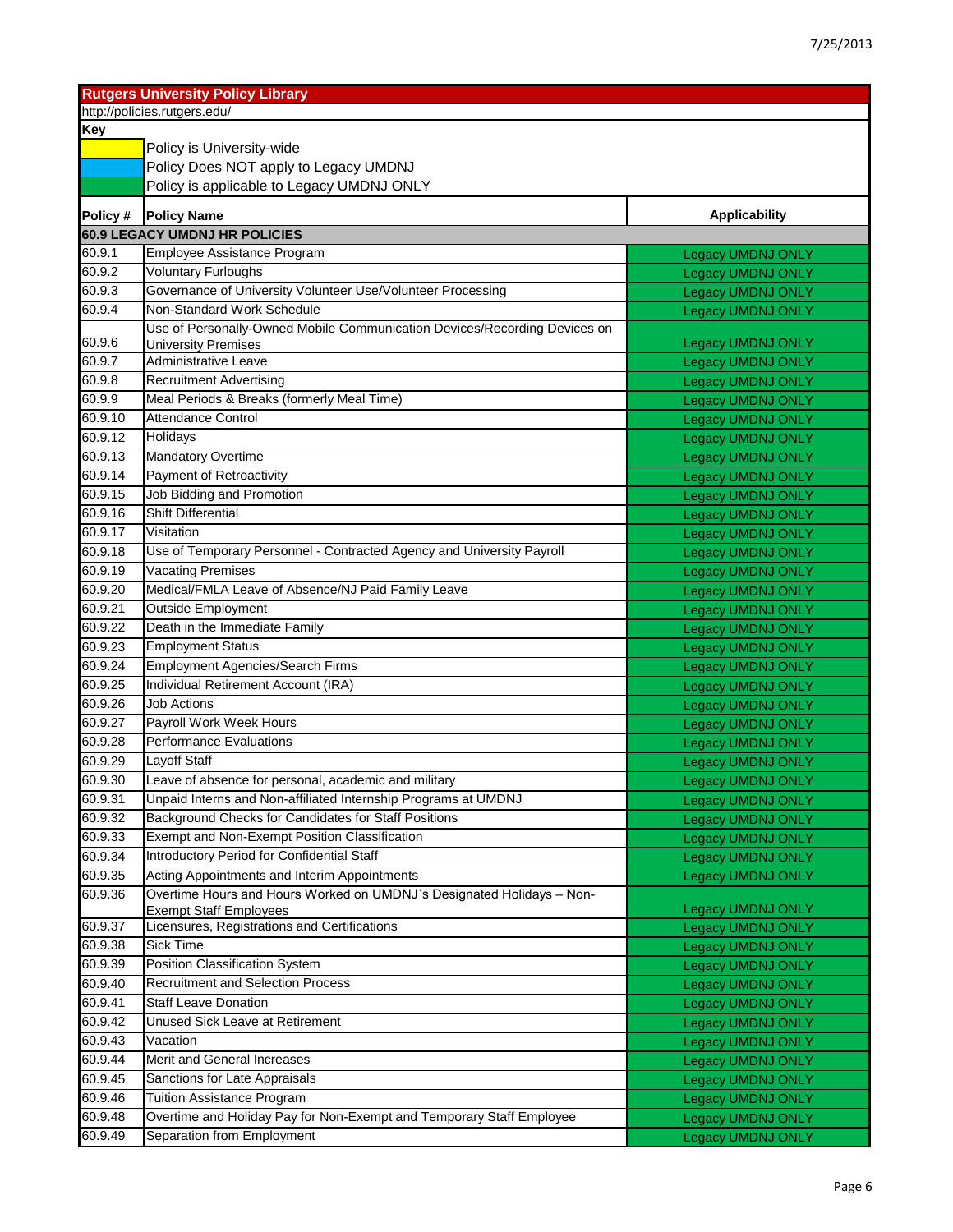|          | <b>Rutgers University Policy Library</b>                                              |                          |
|----------|---------------------------------------------------------------------------------------|--------------------------|
|          | http://policies.rutgers.edu/                                                          |                          |
| Key      |                                                                                       |                          |
|          | Policy is University-wide                                                             |                          |
|          | Policy Does NOT apply to Legacy UMDNJ                                                 |                          |
|          | Policy is applicable to Legacy UMDNJ ONLY                                             |                          |
| Policy # | <b>Policy Name</b>                                                                    | <b>Applicability</b>     |
|          | Compliance with Health Care Professional Responsibility & Reporting                   |                          |
| 60.9.50  | Enhancement Act (HCPRREA)                                                             | <b>Legacy UMDNJ ONLY</b> |
| 60.9.51  | <b>Identification Cards</b>                                                           | <b>Legacy UMDNJ ONLY</b> |
| 60.9.52  | At Will Employment (formerly Terms of Employment)                                     | <b>Legacy UMDNJ ONLY</b> |
| 60.9.53  | <b>Staff Personnel Records</b>                                                        | <b>Legacy UMDNJ ONLY</b> |
| 60.9.54  | <b>Probation Period</b>                                                               | <b>Legacy UMDNJ ONLY</b> |
| 60.9.55  | <b>Employees With Impairments</b>                                                     | <b>Legacy UMDNJ ONLY</b> |
| 60.9.56  | Out of Title Work (non-faculty staff only)                                            | <b>Legacy UMDNJ ONLY</b> |
| 60.9.57  | Promotions/Reclassifications/Demotions and Salary Adjustment Guidelines               | <b>Legacy UMDNJ ONLY</b> |
|          | <b>70.1 INFORMATION TECHNOLOGY POLICIES</b>                                           |                          |
| 70.1.1   | Acceptable Use Policy for Computing and Information Technology Resources              | <b>University-wide</b>   |
|          | 70.2 LEGACY UMDNJ POLICIES ASSOCIATED WITH INFORMATION TECHNOLOGY                     |                          |
| 70.2.1   | Cancellation of Access to University Assets                                           | <b>University-wide</b>   |
| 70.2.2   | Information Classification                                                            | <b>University-wide</b>   |
| 70.2.3   | Information Security: Mobile Computing and Removable Media                            | <b>University-wide</b>   |
| 70.2.4   | Information Security Awareness, Training and Education                                | <b>University-wide</b>   |
| 70.2.5   | <b>Issuance and Use of Mobile Communication Devices</b>                               | <b>University-wide</b>   |
| 70.2.6   | <b>Network Security Management</b>                                                    | <b>University-wide</b>   |
| 70.2.7   | Telecom Expense Allocation and Usage                                                  | <b>University-wide</b>   |
| 70.2.8   | Information Security: Acceptable Use                                                  | <b>University-wide</b>   |
| 70.2.9   | <b>Information Security: Remote Access</b>                                            | <b>University-wide</b>   |
| 70.2.10  | Office of Information Technology Dress Code                                           | <b>University-wide</b>   |
| 70.2.11  | OIT - Operational Management of Policies                                              | <b>University-wide</b>   |
| 70.2.12  | IT Change Management                                                                  | <b>University-wide</b>   |
| 70.2.13  | Project Methodology Compliance                                                        | <b>University-wide</b>   |
|          | Project Portfolio Management Application System Support & Minimum                     |                          |
| 70.214   | Requirements                                                                          | <b>University-wide</b>   |
| 70.2.15  | Project Portfolio Management Application Access                                       | <b>University-wide</b>   |
| 70.2.16  | <b>Project Quality Review</b>                                                         | University-wide          |
| 70.2.17  | Project Request and Evaluation                                                        | <b>University-wide</b>   |
| 70.2.18  | Server Life Cycle Management                                                          | <b>University-wide</b>   |
| 70.2.19  | Voice Non-Cellular Telephone Allocation And Expense                                   | <b>University-wide</b>   |
| 70.2.20  | Information Security: Incident Management                                             | <b>University-wide</b>   |
| 70.2.21  | Information Security: Workstation Use and Security                                    | <b>University-wide</b>   |
| 70.2.22  | Information Security: Electronic Information and Information System Access<br>Control | University-wide          |
|          | Rights & Responsibilities for the Use of University-Accessed Electronic Information   |                          |
| 70.2.23  | Systems                                                                               | University-wide          |
|          | 80.1 UNIVERSITY RELATIONS POLICIES                                                    |                          |
| 80.1.1   | Permission for Outside Vendors to Film, Videotape, and Photograph on Campus           | <b>University-wide</b>   |
| 80.1.2   | <b>Trademark Licensing Policy</b>                                                     | <b>University-wide</b>   |
| 80.1.3   | Purchase of External Advertising                                                      | <b>University-wide</b>   |
|          | Endorsements, Sponsorships, and Advertising in and on University Assets and           |                          |
| 80.1.4   | <b>Communication Materials</b>                                                        | <b>University-wide</b>   |
| 80.1.5   | University Visual Identity                                                            | <b>University-wide</b>   |
| 80.1.6   | Communication and Relations with the News Media                                       | <b>University-wide</b>   |
|          | 90.1 RESEARCH FINANCE                                                                 |                          |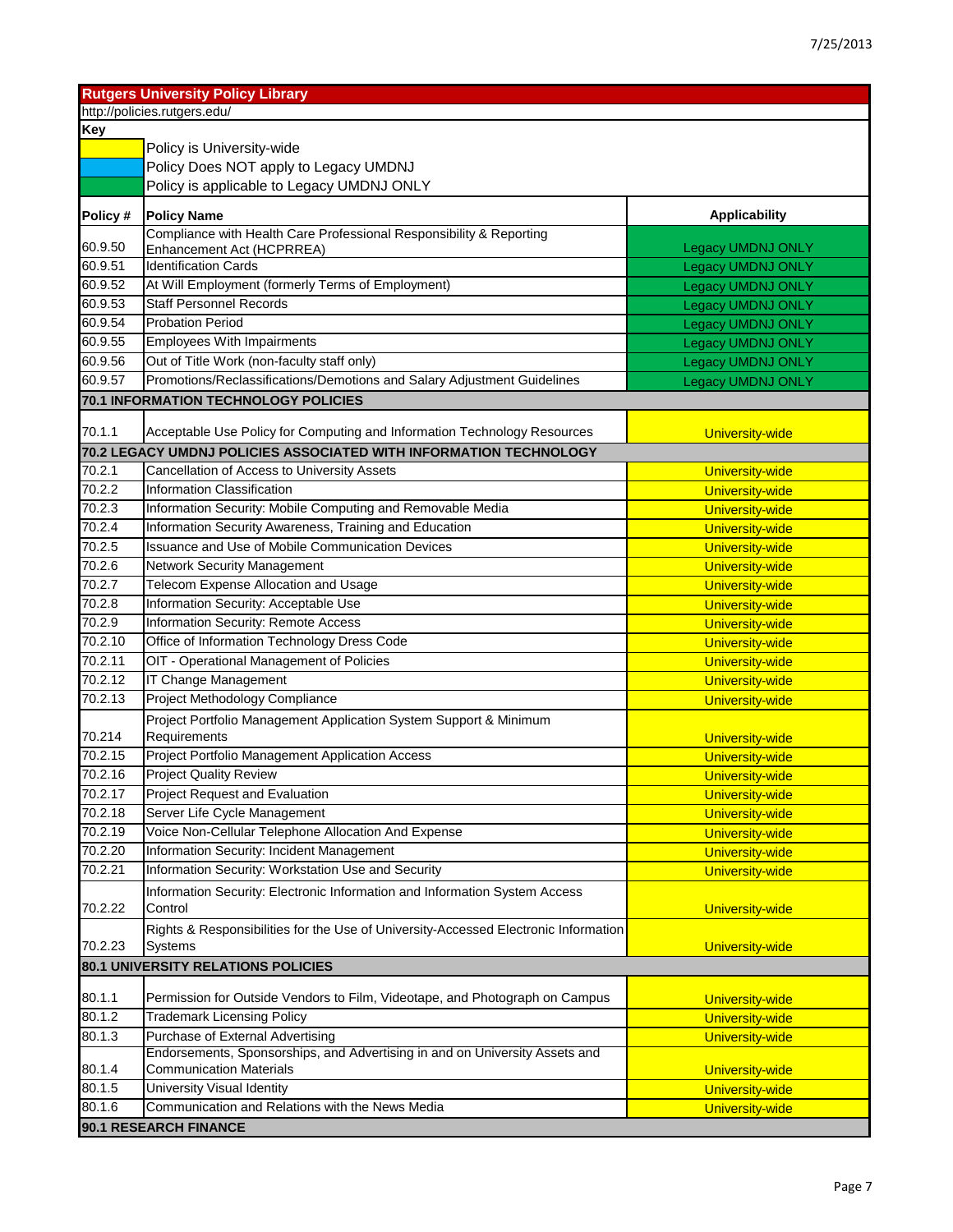|          | <b>Rutgers University Policy Library</b>                                                                    |                          |
|----------|-------------------------------------------------------------------------------------------------------------|--------------------------|
|          | http://policies.rutgers.edu/                                                                                |                          |
| Key      |                                                                                                             |                          |
|          | Policy is University-wide                                                                                   |                          |
|          | Policy Does NOT apply to Legacy UMDNJ                                                                       |                          |
|          | Policy is applicable to Legacy UMDNJ ONLY                                                                   |                          |
| Policy # | <b>Policy Name</b>                                                                                          | <b>Applicability</b>     |
|          | 90.2 RESEARCH COMPLIANCE                                                                                    |                          |
|          | Animal Welfare Policy Governing the Use of Animals in Research, Teaching,                                   |                          |
| 90.2.1   | <b>Testing and Production</b>                                                                               | <b>University-wide</b>   |
| 90.2.2   | <b>Research Misconduct</b>                                                                                  | <b>University-wide</b>   |
| 90.2.3   | <b>Policy for Controlled Substances</b>                                                                     | <b>University-wide</b>   |
| 90.2.4   | <b>Rutgers University Export Control</b>                                                                    | <b>University-wide</b>   |
| 90.2.5   | <b>Investigator Conflict of Interest</b>                                                                    | <b>University-wide</b>   |
| 90.2.11  | Policy for Human Subjects Protection and the Institutional Review Board                                     | <b>University-wide</b>   |
|          | 90.3 RESEARCH OPERATIONS                                                                                    |                          |
| 90.3.1   | Core Facilities and Special Equipment                                                                       | <b>University-wide</b>   |
|          | 90.4 RESEARCH INTELLECTUAL PROPERTY                                                                         |                          |
|          | 100.1 CLINICAL, COMPLIANCE, ETHICS, & CORPORATE INTEGRITY- HIPAA                                            |                          |
|          |                                                                                                             |                          |
| 100.1.1  | Uses and Disclosures of Health Information With and Without an Authorization                                | <b>Legacy UMDNJ ONLY</b> |
|          | Facsimile (Fax) Machine Transmittal of Confidential, Sensitive or Protected Health<br>and Other Information |                          |
| 100.1.2  |                                                                                                             | <b>Legacy UMDNJ ONLY</b> |
| 100.1.3  | Accounting Disclosures of Health Information                                                                | <b>Legacy UMDNJ ONLY</b> |
| 100.1.4  | Access of Individuals to Protected Health Information                                                       | <b>Legacy UMDNJ ONLY</b> |
| 100.1.5  | Protected Health Information Breach Notification                                                            | <b>Legacy UMDNJ ONLY</b> |
| 100.1.6  | Protected Health Information - Destruction and Disposal                                                     | <b>Legacy UMDNJ ONLY</b> |
| 100.1.7  | Request for Amendment of Individual Health Information                                                      | <b>Legacy UMDNJ ONLY</b> |
| 100.1.8  | Requests for Restriction of Uses and Disclosures of Protected Health Information                            | <b>Legacy UMDNJ ONLY</b> |
| 100.1.9  | Standards for Privacy of Individually Identifiable Health Information                                       | <b>Legacy UMDNJ ONLY</b> |
|          | 100.1 CLINICAL, COMPLIANCE, ETHICS, & CORPORATE INTEGRITY- HEALTHCARE COMPLIANCE                            |                          |
| 100.2.3  | <b>Fair Market Valuation</b>                                                                                | Legacy UMDNJ ONLY        |
| 100.2.4  | Professional Services Agreement                                                                             | <b>Legacy UMDNJ ONLY</b> |
|          | Responding to Suspected violations of the Anti-Kickback Statute or for Stark Law                            |                          |
| 100.2.5  | Violations that Potentially Implicate the Anti-Kickback Statute                                             | <b>Legacy UMDNJ ONLY</b> |
| 100.2.6  | Responding to Suspected Violations of the Stark Law That Do Not Implicate the<br>Anti-Kickback Statute      | <b>Legacy UMDNJ ONLY</b> |
| 100.2.7  | Focus Arrangements Database Policy and Approval Procedure                                                   | <b>Legacy UMDNJ ONLY</b> |
|          |                                                                                                             |                          |
| 100.2.8  | Fraud, Waste and Abuse Protection and the Federal Deficit Reduction Act of 2005                             | <b>Legacy UMDNJ ONLY</b> |
| 100.2.9  | Professional Courtesies for Health Services                                                                 | <b>Legacy UMDNJ ONLY</b> |
| 100.2.10 | Reporting Compliance and Ethics Concerns                                                                    | <b>Legacy UMDNJ ONLY</b> |